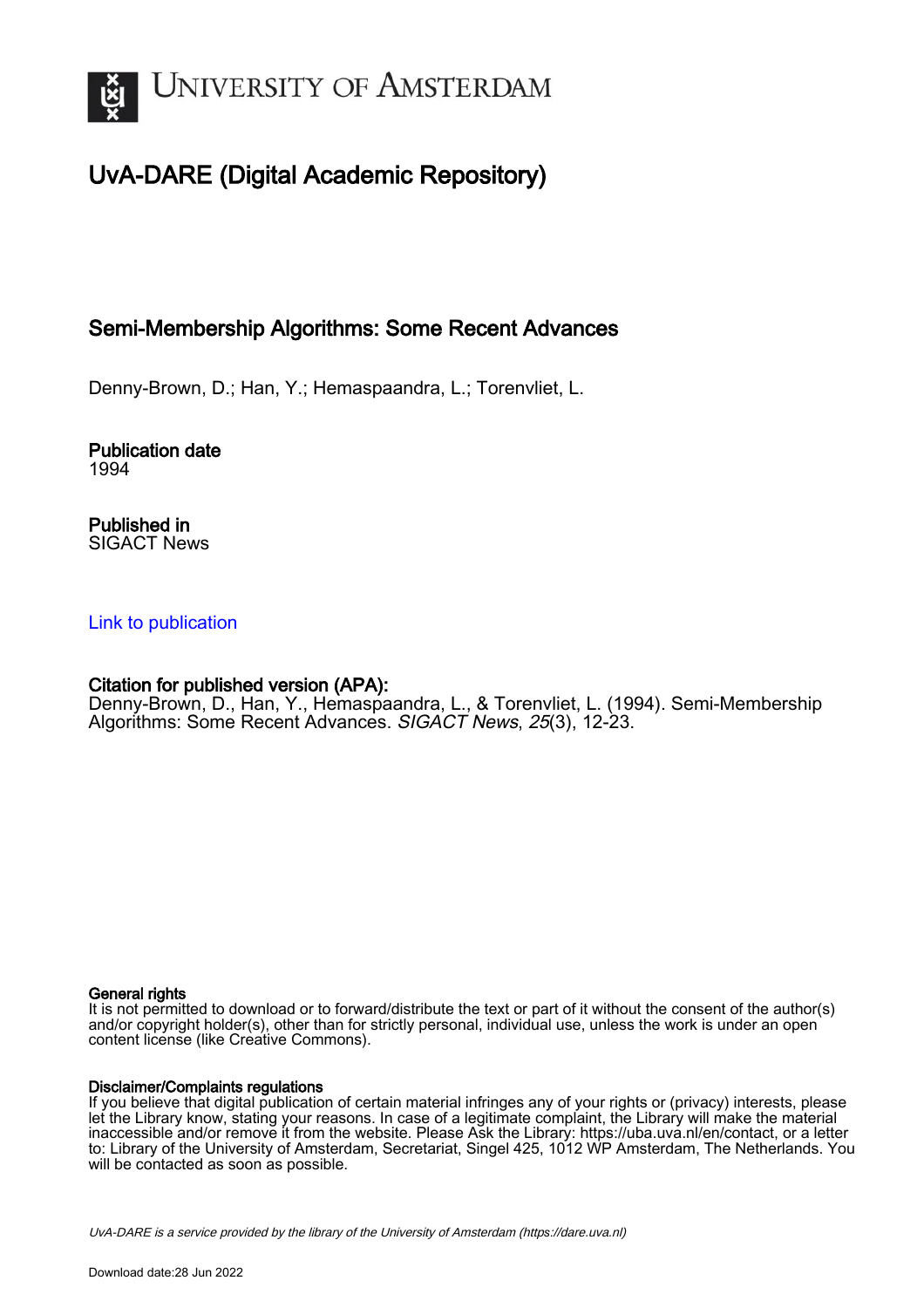# SIGACT News Complexity Theory Column <sup>6</sup>

Lane A. Hemaspaandra Dept. of Computer Science, University of Rochester Rochester, NY 14627, USA lane@cs.rochester.edu

# Introduction to Complexity Theory Column <sup>6</sup>

I just attended the 9th Structure in Complexity Theory Conference, which was in Amsterdam this year. 100% of the first three papers in the proceedings  $;-$ ) were devoted to the study of semimembership algorithms! In fact, during the last half-decade, there has been a marked surge of interest in semi-membership algorithms. The article below surveys some of the recent results from this research area. Though it is hard to pinpoint what triggers research "surges," my own off-hand guess is that, if one had to put one's finger on a single paper that restarted the interest in semi membership algorithms, the paper one would finger would be Seinosuke Toda's wonderful 1991 paper [Tod91], which set forth tricks (oops... *techniques*) that are used in many of the subsequent papers.

# Guest Column: Semi-Membership Algorithms: Some Recent  $Advances<sup>1</sup>$

*Derek Denny-Brown<sup>2</sup> <i>Yenjo Han<sup>2</sup> Lane A. Hemaspaandra*<sup>2,3</sup> *Leen Torenvliet<sup>4</sup>* 

#### *Abstract*

A semi-membership algorithm for a set A is, informally, a program that when given any two strings determines which is logically more likely to be in *A*. A flurry of interest in this topic in the late seventies and early eighties was followed by a relatively quiescent half-decade . However, in the 1990s there has been a resurgence of interest in this topic . We survey recent work on the theory of semi-membership algorithms .

# <sup>1</sup> Introduction

*A membership algorithm M* for a set A takes as its input any string x and decides whether  $x \in A$ . Informally, a *semi-membership algorithm M* for a set A takes as its input any strings  $x$  and  $y$  and decides which is "no less likely" to belong to  $A$  in the sense that if exactly one of the strings is in A, then M outputs that one string. Semi-membership algorithms have been studied in a number of settings. Recursive semi-membership algorithms (and the associated semi-recursive sets—those sets having recursive semi-membership algorithms) were introduced in the 1960s by Jockush [Joc79].

<sup>&#</sup>x27;Supported in part by NSF grant CCR-8957604, NSF/JSPS grant INT-9116781/ENGR-207, HC&M grant ERB4050PL93-0516, and an NSF REU supplement.

<sup>&</sup>lt;sup>2</sup>Department of Computer Science, University of Rochester, Rochester, NY, 14627.

<sup>&</sup>lt;sup>3</sup>Work done in part while visiting the Tokyo Institute of Technology and the University of Amsterdam.

<sup>&#</sup>x27;Departments of Mathematics and Computer Science, University of Amsterdam, 1018 TV Amsterdam .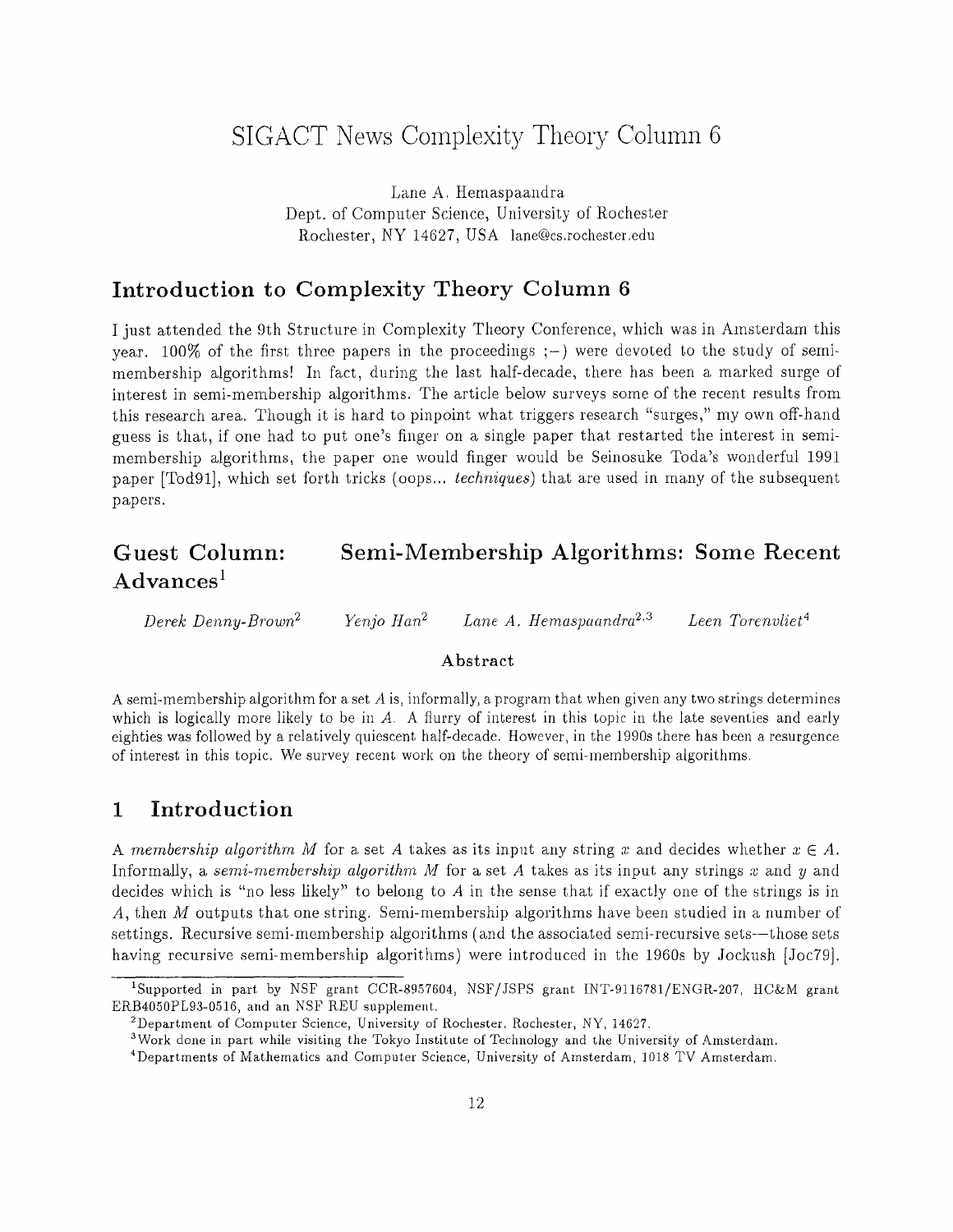Deterministic polynomial-time semi-membership algorithms (and the associated P-selective or semifeasible sets) were introduced in the 1970s by Selman [Se179] . Nondeterministic polynomial-time semi-membership algorithms, both partial and total (and the associated  $NPSV_p$ -selective and NPselective sets), were introduced in the 1990s by, respectively, Hemaspaandra, Naik, Ogihara, and Selman [HNOS94] and Hemaspaandra, Hoene, Ogiwara, Selman, Thierauf, and Wang [HHO+93].

One telling question one can ask about abstract theoretical notions is, "Do they have any applications?" In the case of semi-membership algorithms, one can ask whether the extensive work done on sets having semi-membership algorithms yields any results that don't explicitly refer to sets having semi-membership algorithms. Until recently, it would have been woefully hard to answer "yes" to this question. However, Section 2 discusses a recent application of semi-membership algorithms—that is, an instance where they resolve a question that was not thought to have any connection to the theory of semi-membership algorithms .

The application regards the following question: Is there a single-valued (partial) NP function that, whenever given a satisfiable formula as input, outputs a satisfying assignment? As an application of their results on nondeterministic semi-membership algorithms, Hemaspaandra et al. [HNOS94] have shown that if such a function exists, then the polynomial hierarchy collapses. This result is somewhat nonintuitive—especially as it is easy to see that NP functions can find *all* satisfying assignments for SAT. Thus, SAT seems to be a problem for which finding one solution is harder than finding *all* solutions! (This is not paradoxical. One cannot "get all solutions and then select the smallest one," as the outputs from NP functions are so diffuse (in the computation tree ) that a given output path has no obvious way of detecting whether or not its output is the smallest output value in the computation tree.) Section 2 also surveys related results on nondeterministic semi-membership algorithms, and their connections to nonuniform complexity and the extended low hierarchy.

Sections 4 through 6 survey recent results on the theory of sets having semi-membership algorithms computable in deterministic polynomial time. One unifying theme of these sections is their emphasis on the interrelations between P-selective sets and various polynomial-time reducibilities. Among the results surveyed are a result of Buhrman, van Helden, and Torenvliet [BvHT93] that P is exactly the class of sets that are both P-selective and Turing self-reducible, a result of Buhrman, Torenvliet, and van Emde Boas [BTvEB93] (respectively, of Ogihara, and Agrawal and Arvind, and Beigel, Kummer, and Stephan [Ogi94,AA94,BKS94] ) that if NP has a positive-Turing-hard (respectively, bounded-truth-table-hard) P-selective set then  $P = NP$ , a result of Cai, Naik, and Selman [CNS94] that if NP has a truth-table-hard P-selective set then NP falls into a surprisingly small deterministic time class, a result of Hemaspaandra, Hoene, and Ogihara [HHO94] that more flexible reducibilities to P-selective sets provably accept larger language classes, and results of Hemaspaandra, Naik, Ogihara, and Selman [HNOS93] on the relationship between P-selective sets and "left cuts. "

# 2 Nondeterministic Semi-Membership Algorithms: Collapsing the Polynomial Hierarchy via Unique Solutions

Let us cut to the chase.

**Hypothesis**  $U$  (see [Sel94]) There exists an NPSV function (that is, a single-valued NP function in the standard sense  $[BLS84]$ —the output from an NP machine for which each accepting path has an output, and all outputs on a given input are the same)  $h$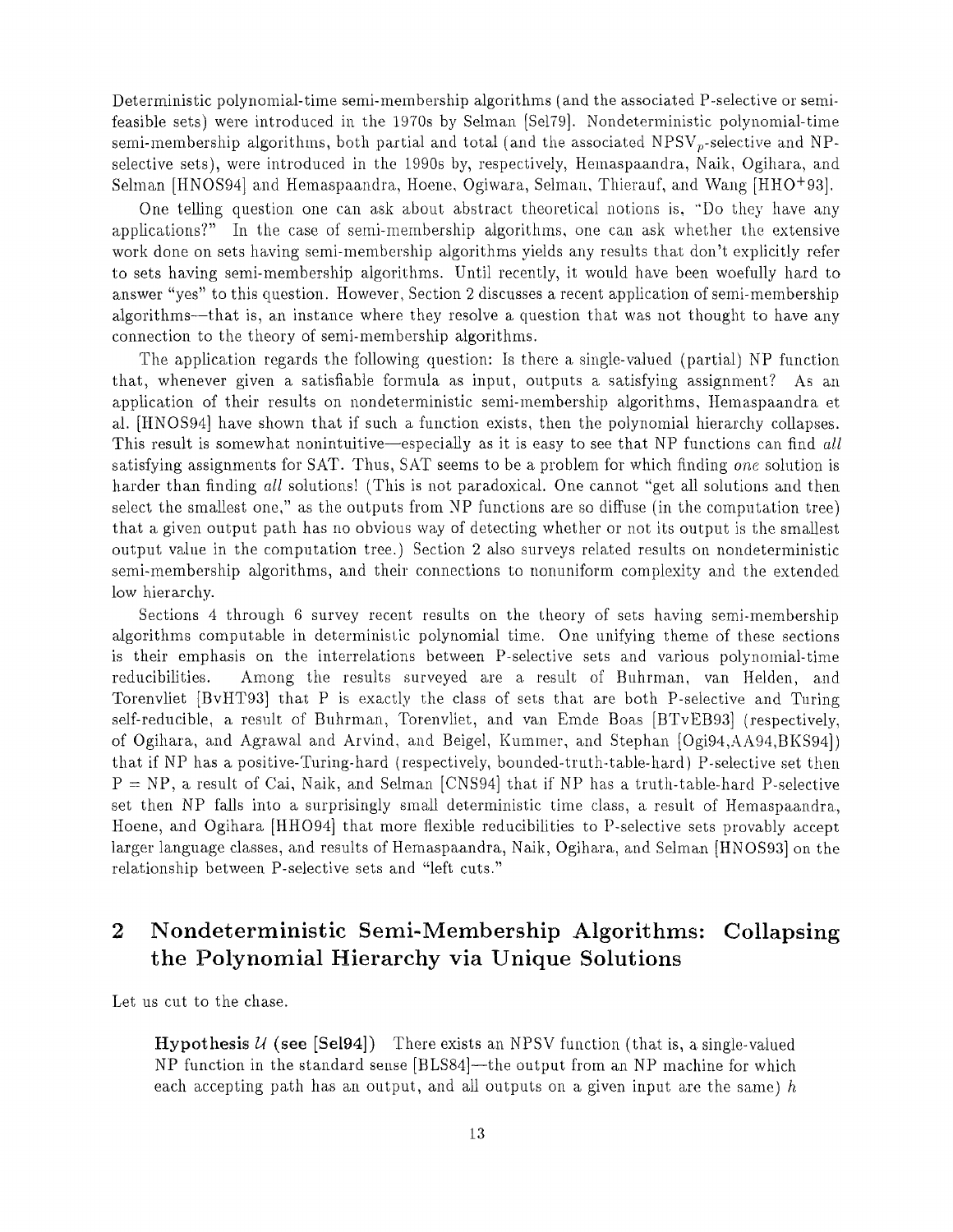such that for each Boolean formula F, it holds that  $h(F)$  is a satisfying assignment of formula F.

That is. Hypothesis  $U$  says that NP functions can find one satisfying assignment when given a satisfiable formula as input. This sounds innocuous, yet we have the following result.

**Theorem 2.1** ([HNOS94]) If Hypothesis  $U$  holds, then the polynomial hierarchy collapses to  $NP<sup>NP</sup>$ .

Since we believe that the polynomial hierarchy does not collapse, in light of Theorem 2 .1 we must conclude that Hypothesis  $U$  is unlikely to hold. Before Theorem 2.1 was proven, the strongest known consequence of the truth of Hypothesis U was a certain nice result of Selman [Sel94] regarding separability of NP-Turing-complete sets, but that result was not then (and still is not) known to imply the collapse of the polynomial hierarchy.

Though Theorem 2.1 does not mention semi-membership algorithms at all, its proof is deeply based on the theory of nondeterministic semi-membership algorithms, and indeed provides perhaps the first *application* of any notion of semi-membership algorithm in the sense discussed in the introduction. Hemaspaandra et al. in fact define semi-membership algorithms with respect to almost any function class (even, for the first time, multi-valued or partial function classes) .

**Definition 2.2** ([HNOS94]) Let  $\mathcal{FC}$  be any class of functions (possibly multivalued and/or partial). A set A is  $FC$ -selective if there is a function  $f \in FC$  such that for every x and y, it holds that

$$
f(x, y) \subseteq \{x, y\}, \text{ and}
$$
  
if  $\{x, y\} \cap A \neq \emptyset$ , then  $f(x, y) \neq \emptyset$  and  $f(x, y) \subseteq A$ .

In a slight abuse of notation (using the same term both for the class of sets having the property and for the property—the particular context will make clear which use is intended), let  $FC\text{-selective}$ also denote the class of sets that are  $FC$ -selective.

The key lemma underpinning their proof is the following, which can be viewed as a strengthening of Ko's [Ko83] result on the lowness of sets having total, deterministic semi-membership algorithms , though the proofs are quite different.

**Lemma 2.3** ([HNOS94]) If  $A \in \mathbb{NP}$  and *A* is NPSV-selective, then  $\mathbb{NP}^{\mathbb{NP}^A} = \mathbb{NP}^{\mathbb{NP}^A}$ .

Given this lemma (whose proof is a bit tricky, and thus is not included here), Theorem 2.1 can be obtained as follows. SAT is trivially NPMV-selective. It is not hard to see that any NPSV "refinement" (that is, a function having the same domain, and having values always a (perhaps non-proper) subset of the function being refined) of an NPMV-selector for a set *A* in fact is an NPSV-selector for A. It is known [Sel94] that Hypothesis U is equivalent to the statement that all NPMV functions have NPSV refinements. So if Hypothesis  $U$  holds, SAT satisfies the hypothesis of the above lemma, and thus  $NP^{NPSAT} = NP^{NP}$ , thus collapsing the polynomial hierarchy.

**Open Question 2.4** Suppose Hypothesis  $U$  is relaxed to allow h to be 2-valued (or even polynomially-valued), rather than single-valued. Does this relaxed hypothesis still collapse<br>the polynomial hierarchy to NP<sup>NP</sup>? This question is currently open (and interesting!). This question is currently open (and interesting!). Watanabe [Wat94] has taken a first step towards a resolution. He shows that one may relax the hypothesis to polynomially-valued functions if one adds a certain constraint on the behavior of  $h$ .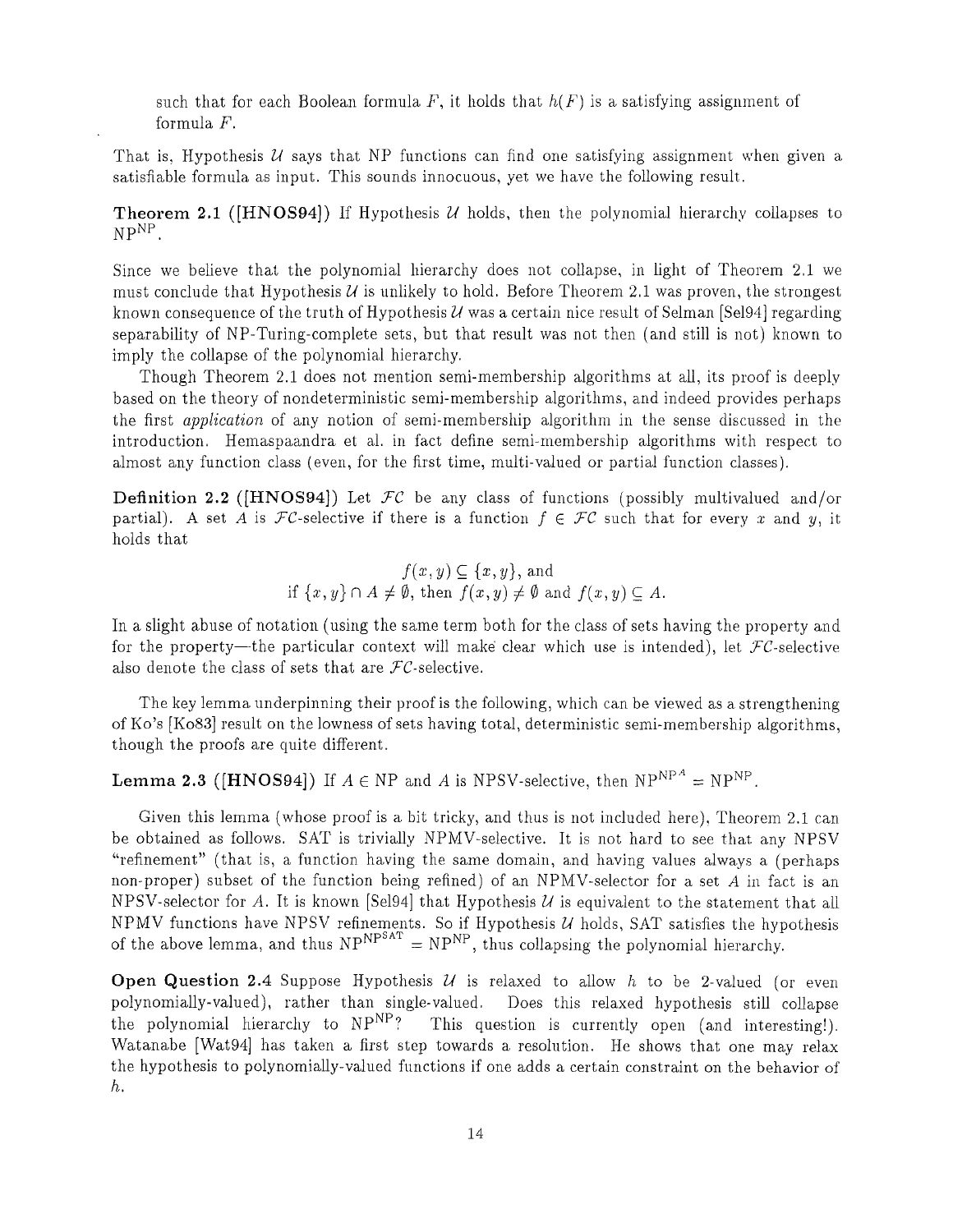Below, we quickly summarize some of the other main results of Hemaspaandra et al. [HNOS94].

**Definition 2.5** 1. [KL80] For any class of sets  $C$ ,  $C$ /poly denotes the class of sets L for which there exist a set  $A \in \mathcal{C}$  and a polynomially length-bounded function  $h : \Sigma^* \to \Sigma^*$  such that for every  $x$ , it holds that

 $x \in L$  if and only if  $\langle x, h(0^{|x|}) \rangle \in A$ .

2. [BBS86] Let ExtendedLow<sub>2</sub> denote  $\{L \, | \text{NP}^{NP^L} = \text{NP}^{SAT \oplus L} \}$ , and let ExtendedLow<sub>3</sub> denote  ${L \mid NP^{NPP^L} = NP^{NPSAT\oplus L}}.$ 

The following two results show that NPSV-selective sets are of low nonuniform complexity.

**Theorem 2.6** ([HNOS94]) NPSV-selective  $\bigcap$  NP  $\subseteq$  (NP  $\bigcap$  coNP)/poly.

**Theorem 2.7** ([HNOS94]) NPSV-selective  $\subseteq$  NP/poly  $\cap$  coNP/poly.

The optimal number of bits of advice needed for nonuniform acceptance of selective sets has recently been established [HT94] .

The following result shows that sets of relatively low nonuniform complexity are in the extended low hierarchy. Theorem 2.8 should be contrasted with the result of Köbler [Köb93] that (NP  $\bigcap$  coNP)/poly is "theta three extended low"; the two results are incomparable.

**Theorem 2.8** ([HNOS94]) (NP/poly)  $\bigcap (coNP/poly)$  is ExtendedLow<sub>3</sub>.

From Theorems 2.7 and 2.8, it follows that the NPSV-selective sets are extended low.

Corollary 2.9 ([HNOS94]) The NPSV-selective sets are ExtendedLow<sub>3</sub>.

The above results all regard (partial) single-valued NP functions, which seems to be the most natural of the standard versions of NP functions, and which is the version that yields the result that unique solutions collapse the polynomial hierarchy. Readers interested in multivalued NP functions (respectively, total single-valued NP functions) can find more information on these in [HNOS94] (respectively, [HHO<sup>+</sup>93]). Wang [Wan] has recently defined probabilistic semimembership algorithms, and has given a direct proof that PPF-selective  $\subset$  PP/poly, a result that is also implied by a relatively general meta-theorem, namely  $[HHO+93,$  Theorem 3.16].

# 3 Reductions to P-Selective Sets, and Two Puzzling Results

In the sense of Definition 2.2, consider the  $PF_{single-valued, total}$ -selective sets. This class is commonly referred to as the P-selective sets (and we will also use this shorthand), and was first studied by Selman [Sel79]. In Section 4 of this paper, we will survey a line of research asking what consequences follow if, e.g., NP has a bounded-truth-table-hard P-selective set. It is now known (see Theorem 4.6) that this hypothesis implies  $P = NP$ . However, arriving at that result took a long time. On the other hand, as early as the 1970s it was known that if NP had a many-one-hard P-selective set, then  $P = NP$ . So if it were the case that every set that bounded-truth-table reduced to a P-selective set necessarily many-one reduced to some (perhaps different) P-selective set, then the recent boundedtruth-table result in fact would be an immediately corollary of the many-one result, and you, gentle reader, could happily skip much of Section 4 of this paper. Thus, one motivation for studying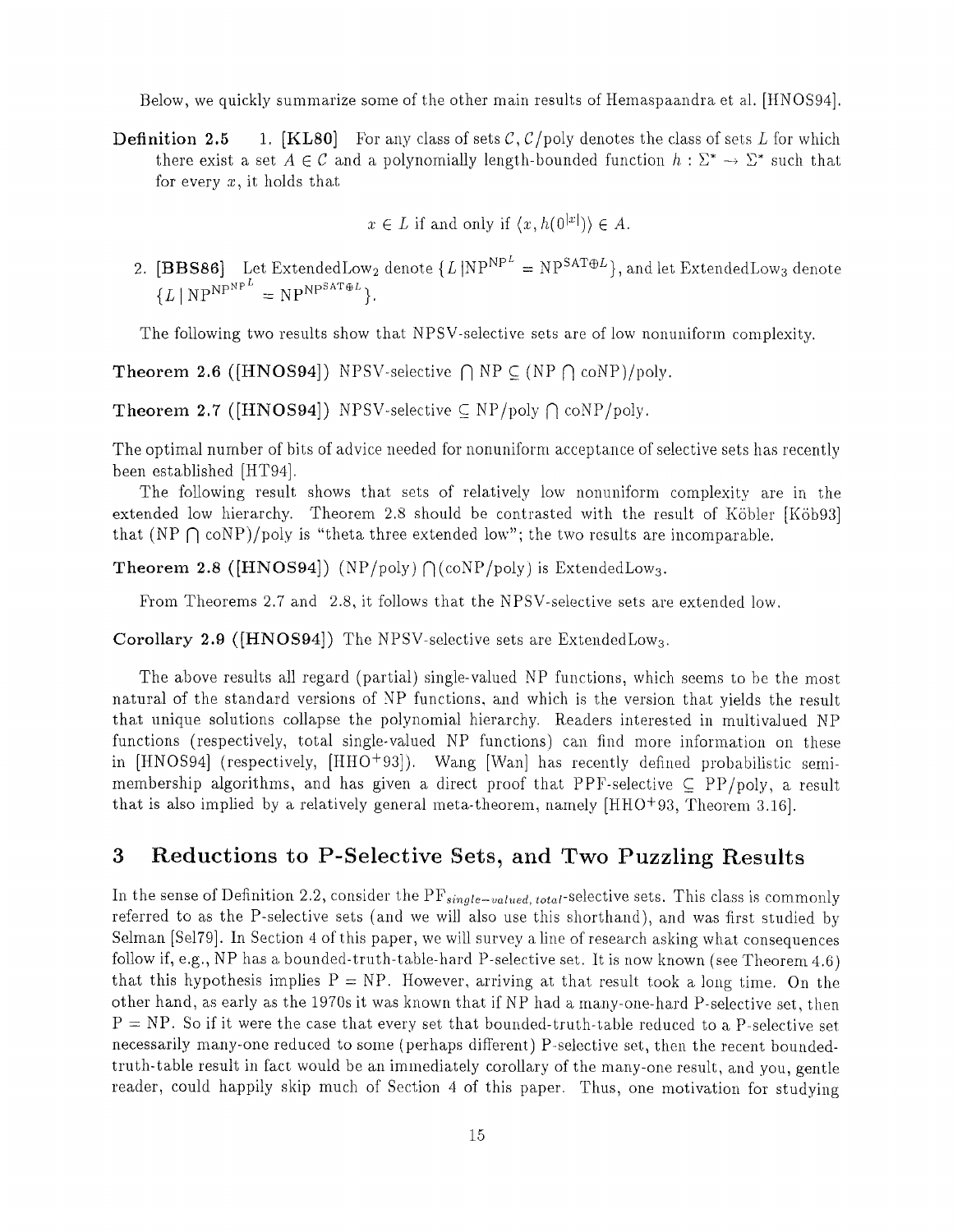whether the sets reducible to  $P$ -selective sets are themselves necessarily  $P$ -selective is simply to understand what extensions are meaningful, and which are already implicit based on known results about P-selective sets (see Corollary 4.2 for an example of this "result already implicit" effect in action).

More generally, in computer science we like to view polynomial-time reductions as being relatively innocuous. Does the class of P-selective sets have the property that different reductions to P-selective sets yield only P-selective sets? Though some classes—for example, P, NP  $\bigcap \text{coNP}$ , BPP, and PSPACE—do have this property of being "closed downwards under Turing reductions, " others—for example, the class of sparse sets [BK88]—do not .

Recently, Hemaspaandra, Hoene, and Ogihara [HHO94] have studied the relationships of different reducibilities (and equivalences) to P-selective sets, and their results show that, in the sense discussed in the previous paragraph, the P-selective sets are more like the sparse sets than like the BPP sets. On the other hand, the most striking feature of their paper is the contrast between their results and the known results for sparse sets .

In particular, for P-selective sets, both the separations and the collapses are more dramatic and unconditional than for sparse sets. For example, the theorem below states that one-truth-table reduction to P-selective sets yields the same class as one-truth-table equivalence to P-selective sets. In contrast, the same result is known for sparse sets only under the (rather strong) additional assumption that  $P = NP$  [AHOW92]. In the course of proving the theorem below, [HHO94] in fact proves that  $R_{2-t}^p(P\text{-selective}) - E_T^p(P\text{-selective})$  is non-empty. In contrast, it is known that proving the analogous result for sparse sets would immediately establish that  $P \neq NP$  [AHOW92].

Adopting the standard notation in the literature, for any already-defined reducibility  $\leq_r^p$ , let  $R_r^p(P\text{-selective})$  denote  $\{A \mid (\exists L \in P\text{-selective}) [A \leq_r^p L]\}$ , and let  $E_r^p(P\text{-selective})$  denote  $\{A \mid (\exists L \in P\text{-selective}) [A \leq_r^p L]\}$ P-selective)  $[A \leq^p_r L \text{ and } L \leq^p_r A]\}.$ 

- $\varphi = \mathrm{R}_{1\text{-}T}^p(\text{P-selective})$  $\varphi$  R<sub>2-tt</sub>(P-selective)  $=$   $R_{1-tt}^p(P\text{-selective})$  $\varphi$  *R*<sub>*k*-tt</sub>(P-selective)  $\varphi$ **Theorem 3.1** ([HHO94]) 1. P-selective  $E_{1-T}^p(P\text{-selective}) = E_{1-tt}^p(P\text{-selective})$  $R^p_{(k+1)-tt}$ (P-selective)  $\frac{1}{2} \cdots$ 
	- 2. P-selective  $\varphi$   $\mathbb{R}^p_{1\text{-}T}(\text{P-selective})$   $\varphi$   $\mathbb{R}^p_{2\text{-}T}(\text{P-selective})$   $\varphi$   $\cdots$   $\varphi$   $\mathbb{R}^p_{k\text{-}T}(\text{P-selective})$   $\varphi$  $R^p_{(k+1)-T}$ (P-selective)  $\frac{C}{r}$  ...
	- 3. P-selective  $\begin{array}{cc} \xi & \to_{1-tt} (P\text{-selective}) & \xi & \to_{2-tt} (P\text{-selective}) & \xi & \cdots & \xi & \to_{k-tt} (P\text{-selective}) & \xi \end{array}$  $E^p_{(k+1)-tt}$ (P-selective)  $\subsetneq \cdots$
	- 4. P-selective  $\frac{c}{r}$   $E_{1-T}^p(P\text{-selective})$   $\frac{c}{r}$   $E_{2-T}^p(P\text{-selective})$   $\frac{c}{r}$   $\cdots$   $\frac{c}{r}$   $E_{k-T}^p(P\text{-selective})$   $\frac{c}{r}$  $E_{(k+1)-T}^p$  (P-selective)  $\frac{1}{2} \cdots$
	- 5.  $E_{btt}^p$ (P-selective)  $\frac{1}{7} E_{tt}^p$ (P-selective)  $\frac{1}{7} E_T^p$ (P-selective).
	- 6. For every  $k \geq 1$  and every P-selective set *A* it holds that  $R_{k}^p(T(A)) = R_{(2k-1)+tt}^p(A)$ . In particular, for every  $k \ge 1$  it holds that  $\mathrm{R}_{k}^p(T)$ -selective) =  $\mathrm{R}_{(2^k-1)-tt}^p(P)$ -selective). For every  $k \geq 2$  it holds that  $E_{k-T}^p(P\text{-selective}) \subsetneq E_{(2k-1)-tt}^p(P\text{-selective})$ .

In contrast to the above results on reductions to P-selective sets, one can also study the closure properties of the P-selective sets. The contrast here is a bit counter-intuitive. For example, it is known that the P-selective sets are closed downwards under disjunctive reductions, and yet it is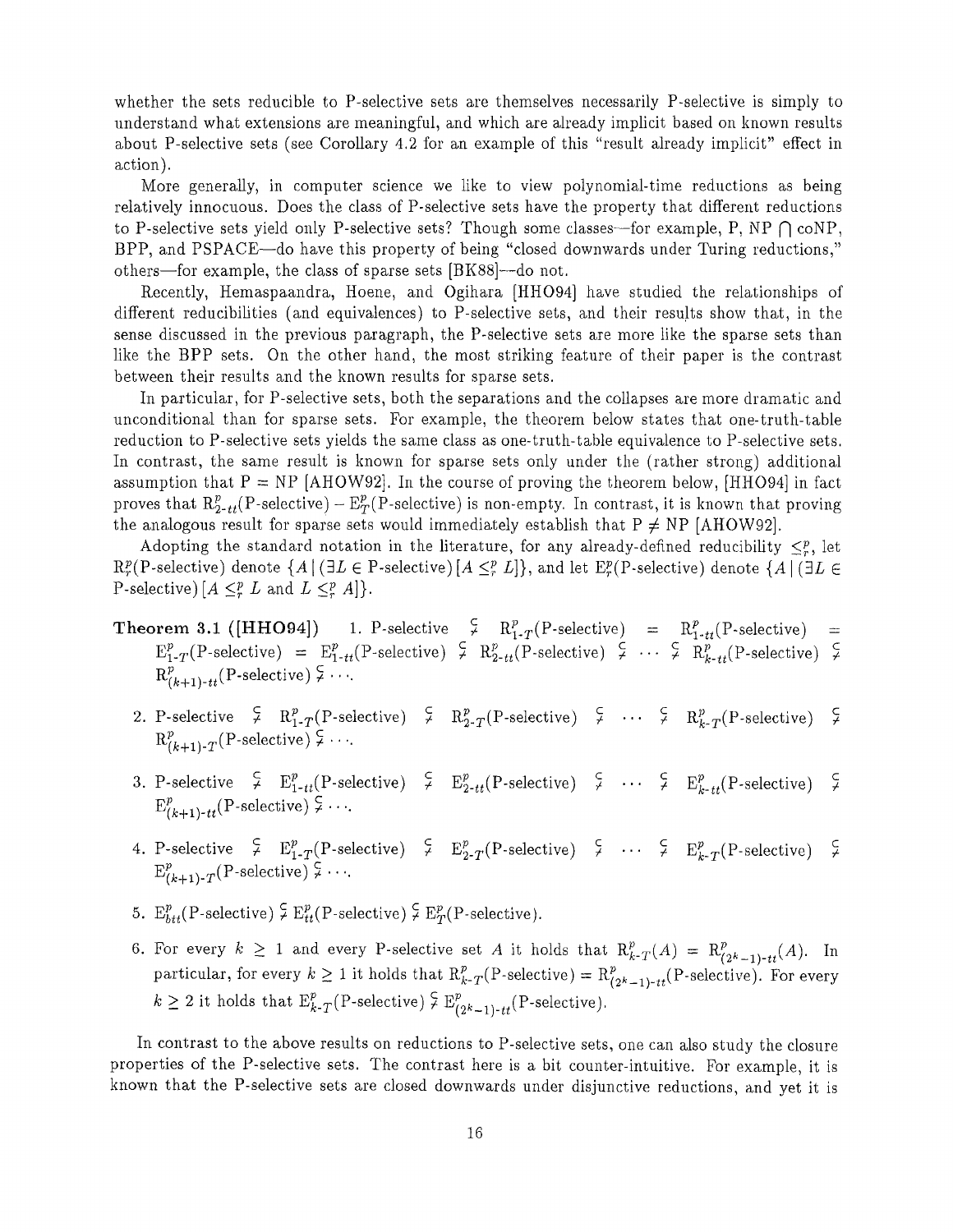also known that the P-selective sets are not closed under union. For a typical complexity class, such a result would be impossible to obtain, as clearly, for any class closed under marked union (sometimes also called the "join" operation) closure under disjunctive reductions implies closure under union. The resolution of this puzzle is, of course, that the P-selective sets (in contrast to almost all standard complexity classes) are *not* closed under marked union! A discussion of the Boolean closure properties of the P-selective sets—in particular, the fact that for each k they fail to possess  $2^{2^k} - 2k - 2$  of the k-ary Boolean closure properties—can be found in [HJ]. However, even though the fact that a set is (for example) the union of two P-selective sets does not perforce imply that it is P-selective, it does imply that the set is contained in certain of the recently defined generalizations of the P-selective sets (for example, the membership-comparable sets  $[Ogi94]$  and the multiselective sets [HJRW]), and thus is subject to the many results proving that these generalize <sup>d</sup> classes contain only structurally simple sets .

Hemaspaandra, Jiang, Rothe, and Watanabe [HJRW] establish a similarly at-first-puzzling result. They prove that there exist two sets whose marked union (join) is easier than either of the sets, in the sense that both sets are not in the second level of the extended low hierarchy (see Definition 2.5) yet their join is in the second level! The reason this result should seem strange is that every set that many-one reduces to a set A also, for every set  $B$ , reduces to A joined with  $B$ . So joining two sets, intuitively, should never lower their complexity. The solution to this puzzle is simply that extended lowness is a measure of complexity orthogonal to the standard reduction based measures of complexity, and thus one should not assume that it is closed downwards under various reductions. Indeed, it is known that the levels of the extended low hierarchy are not closed downwards under many-one reductions [AH92, Ver94]. In fact, informally stated, extended lowness is about the number of quantifiers required to extract information from a set—that is, it is a measure of a set's organizational complexity, rather than of its conventional computational complexity .

## **4 Which Sets Reduce to P-Selective Sets ?**

As Toda [Tod91] remarked, the interesting reductions to P-selective sets are the non-positive reductions. Indeed, Buhrman, Torenvliet, and van Emde Boas [BTvEB93] show that the class of sets that positive-Turing reduce to P-selective sets is the class of P-selective sets itself . The best previously known result along these lines was the analogous result for positive-truth-table reductions, which was obtained by Selman [Se179] over a decade earlier !

**Theorem 4.1** ([BTvEB93]) For any set *A* and any P-selective set *B*, if  $A \leq_{pos-T}^p B$  then  $A \leq_m^p B$ B, and thus *A* is P-selective .

**Corollary 4.2 ([BTvEB93])** If all NP sets  $\leq_{pos-T}^p$ -reduce to P-selective sets then P=NP.

The more interesting hunt is to find not just which sets reduce to P-selective sets, but which *interesting* sets reduce to P-selective sets. Results are often of a conditional sort: "If some set reduces to a P-selective set, then some unlikely collapse happens." Toda [Tod91] showed the following important result. (R, UP, and FewP denote, respectively, random polynomial time, unambiguous polynomial time, and polynomial-bounded-ambiguity nondeterministic polynomial time  $(see, e.g., [Joh90]).)$ 

**Theorem 4.3 ([Tod91])** 1. If all sets in UP are  $\leq_{tt}^p$ -reducible to P-selective sets then P = UP.

2. If all sets in NP are  $\leq_{tt}^p$ -reducible to P-selective sets then P = FewP and R = NP.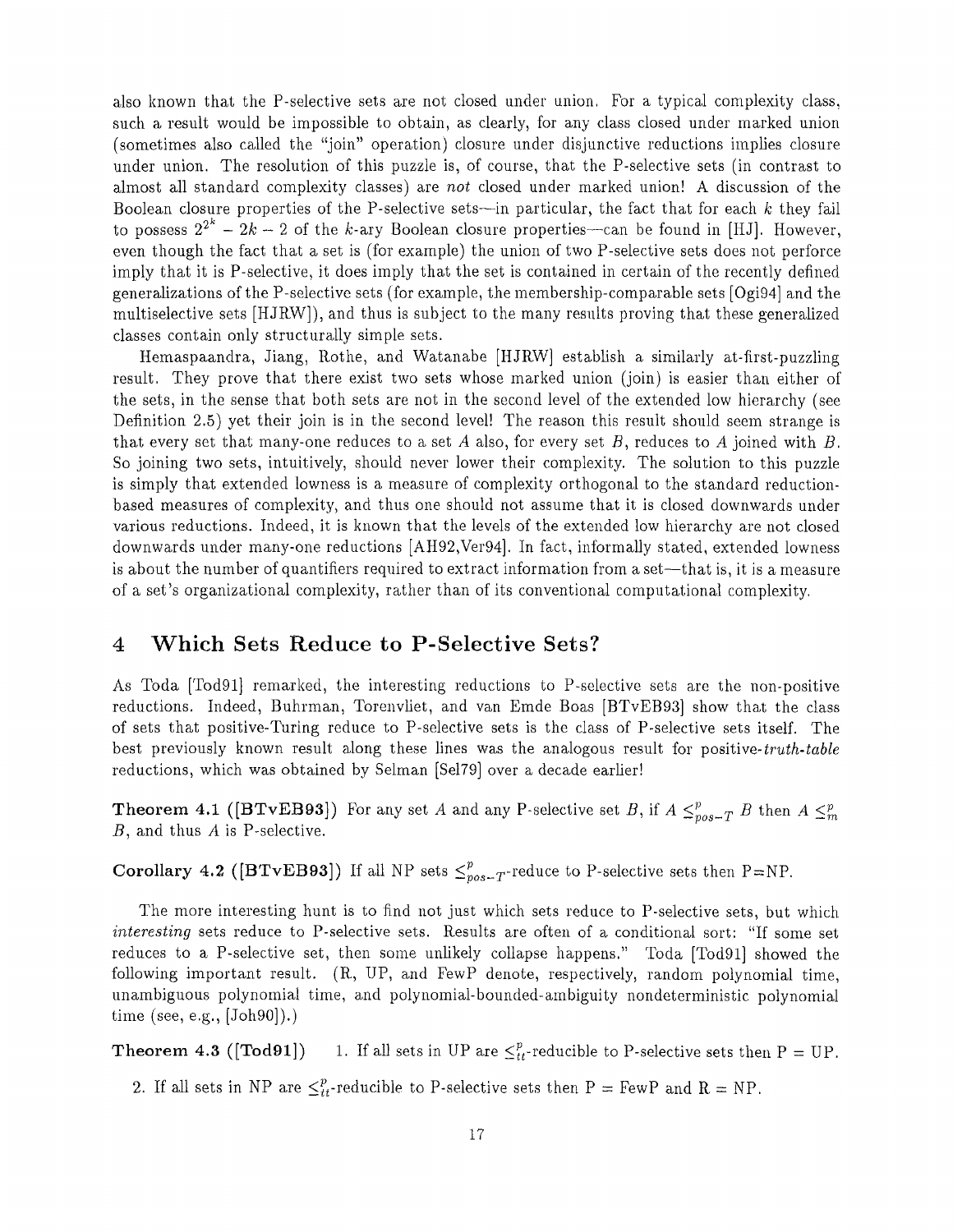3. If all sets in P<sup>NP</sup> are  $\leq_t^p$ -reducible to P-selective sets then P = NP.

To prove these theorems, Toda introduces for each fixed NP machine  $M$  the set MINPATH, where  $\langle x, i \rangle \in \text{MINPATH}$  if and only if the encoding of the *i*th bit on the minimum accepting path equals 1. A bit-string  $\chi$ MINPATH $(\langle x, 1 \rangle) \ldots \chi$ MINPATH $(\langle x, p(n) \rangle)$  can easily be checked to see whether it encodes an accepting path (by simulating the machine on the path obtained). If the set MINPATH is truth-table reducible to some P-selective set, then the strings  $\langle x, 1 \rangle, \ldots, \langle x, p(n) \rangle$ are connected to a polynomial number of queries, which can be sorted according to the quasiordering induced by the P-selector, to reveal a *polynomial* number of possible settings for  $\chi$ MINPATH $(\langle x,1\rangle) \dots \chi$ MINPATH $(\langle x,p(n)\rangle)$ . These possibilities can then all be checked in turn to find out if an accepting path exists.

Toda's absolute result that "there exists a set in exponential time that does *not* truth-table reduce to any P-selective set" was recently extended to Turing reducibility-albeit with a linear number of queries—by Burtschick and Lindner [BL93].

Theorems of the form "If some class reduces to a P-selective set then pigs can fly" tend to make use of some property other than P-selectivity of the set. Disjunctive self-reducibility has been a very central property in the long line of research on whether NP has sparse complete sets with respect to various reducibilities (the current state of this line can be seen in [AHH+ 93], and slightly outdated surveys of the line as a whole can be found in [HOW92, You92]), and has reappeared in the study of selectivity. SAT is a well-known disjunctive self-reducible set and it has long been known [Se179 , Ko83] that disjunctive self-reducible P-selective sets (in fact positive truth-table self-reducible sets ) are in P. This result was recently extended by Buhrman, Torenvliet, and van Helden [BvHT93].

### **Theorem 4.4 ([BvHT93])** Any Turing self-reducible P-selective set is in P.

We include a version of the proof of Theorem 4.4, rendering it as a story. With luck, this is more understandable than a formal proof, though it is obviously less explicit.

Let's say you have some great expert (Larry) who will solve a problem (namely, whether a given input  $x$  is in a certain fixed P-selective Turing self-reducible set  $A$ ) that has been bugging you for a while, but needs to repeatedly question (yes or no) another expert (Moe). Now this other expert is really expensive, and you would like to avoid spending the money on having to call him multiple times. Fortunately, you happen to know that the questions Larry will ask Moe are about the same set as your original question. Knowing this, you might wonder "why not just ask the original question?," but that tempting option is precluded by the rules of Turing self-reducibility-and anyway, you have this great function that will tell you which of the two things is "stronger" (we use stronger to mean that it is more likely to be in the set, according to the selector function), so you want to get some use out of it. Here's what you do. You let Larry work and think and do whatever he does, and when he comes to talk to Moe, you use your comparison function and compare your original query x with Larry 's query *<sup>q</sup> .* If *x* is stronger than *q you* respond no, otherwise you respond yes. Finally once Larry has given you an answer, you talk to Moe. There are only two queries to worry about. The strongest query that you answered no  $(y_1)$  and the weakest query you answered yes  $(y_2)$ . First note that if the answers you gave to these two queries were correct then the answers you gave to *all* the queries were correct, and thus so was Larry's answer. If either of the answers to these two queries were incorrect, then you could immediately infer the answer to  $x$  from knowing which one was incorrect. But you can do even better! Suppose Larry's answer is yes. Then if the answer to  $y_2$  is no then so is the answer to *x* because of the ordering, but if the answer to  $y_2$  is yes then the answer to x cannot be no since otherwise the answer to  $y_1$  would be no because of the ordering and the fact that in this case all the answers we have in Moe's place would have been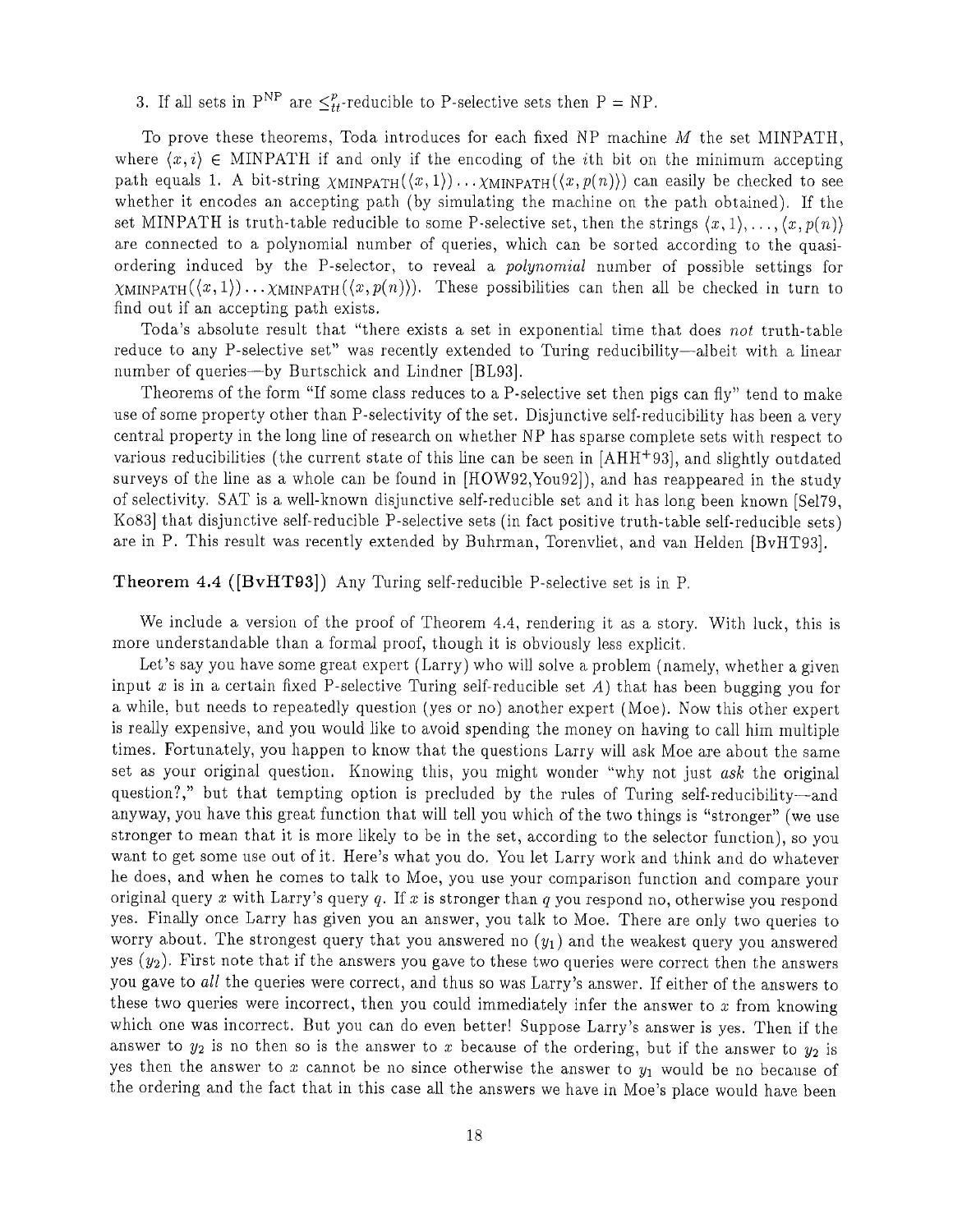correct and so Larry's answer "yes" would have to be correct! By the same reasoning the answer to x must be the same as the answer to  $y_1$  in case where Larry's answer was no.

The above story-proof proves that every Turing self-reducible P-selective set is many-one reducible. However, as observed by Ko [Ko83, p. 211], it is trivially true that every many-one self-reducible set (with or without the additional assumption that the set is P-selective) is in P . Thus, Theorem 4 .4 is established .

Wang [Wan] observed that the same proof applies to well-behaved time classes larger than polynomial .

Buhrman et al. proved an extension in the direction of reductions to P-selective sets by showing:

**Theorem 4.5 ([BvHT93])** If *A* is Turing self-reducible, *B* is P-selective, and  $A \leq_{1-t}^p B$ , then  $A \in \mathbb{P}$ .

On the other hand, under the assumption that  $E \neq \text{UE}$ , Buhrman [Buh93, Theorem 7.29] proves the existence of a disjunctive self-reducible set in NP that is Turing reducible to a P-selective set yet is not in P. Beigel, Kummer, and Stephan [BKS94, Theorem 7.1] observe that Theorem 4.5 cannot be extended to 2-truth-table reductions via any relativizable technique. Beigel et al. [BKS94], Ogihara [Ogi94], and Agrawal and Arvind [AA94] independently returned to the more restrictive domain of disjunctive self-reducibility, and within that restricted domain extended the type of truth-table reducibility from the reducibility found in Theorem 4 .5 .

**Theorem 4.6 (** $[Ogi94,AA94,BKS94]$ **) If all sets in NP are**  $\leq_{btt}^{p}$ **-reducible to P-selective sets** then  $P = NP$ .

In fact both Ogihara's and Beigel et al.'s results are more general since they deal with (provable) generalizations of P-selectivity called, respectively, "membership comparable sets" an d "approximable sets . "

It is open whether Theorem 4.6 can be extended to truth-table reductions. The best known result along that line is Theorem 4.7 below. However, Hemaspaandra et al.  $[HHO+93,$ Proposition 3.9 prove that Theorem 4.6 cannot be extended to Turing reductions via any proof technique that relativizes .

Cai, Naik and Selman, using a result by Jenner and Torán [JT93], prove that if NP sets are truthtable reducible to P-selective sets, then the *deterministic* time complexity of SAT is surprisingly low .

**Theorem 4.7** ([CNS94]) If there exists a P-selective set that is truth-table-hard for NP then, for all  $k > 0$ , SAT  $\in \mathrm{DTIME}[2^{n/log^k n}].$ 

## 5 Constructing P-Selective Sets

After having discussed P-selective sets, of course one wants to construct some of them. In this section, we mention first the classic construction technique of Selman, and then mention some new work that provides a new construction technique.

Selman [Sel82] gave the following straightforward method of producing P-selective sets. Let  $r$ be a real number written in binary and let  $r_n$  denote its nth bit. The *standard left cut* of  $r$  is defined as

$$
L(r) = \{ w \in \{0,1\}^* \mid w \leq r_0 r_1 \dots r_{|w|} \},\
$$

where the  $\leq$  ordering is the dictionary ordering on strings.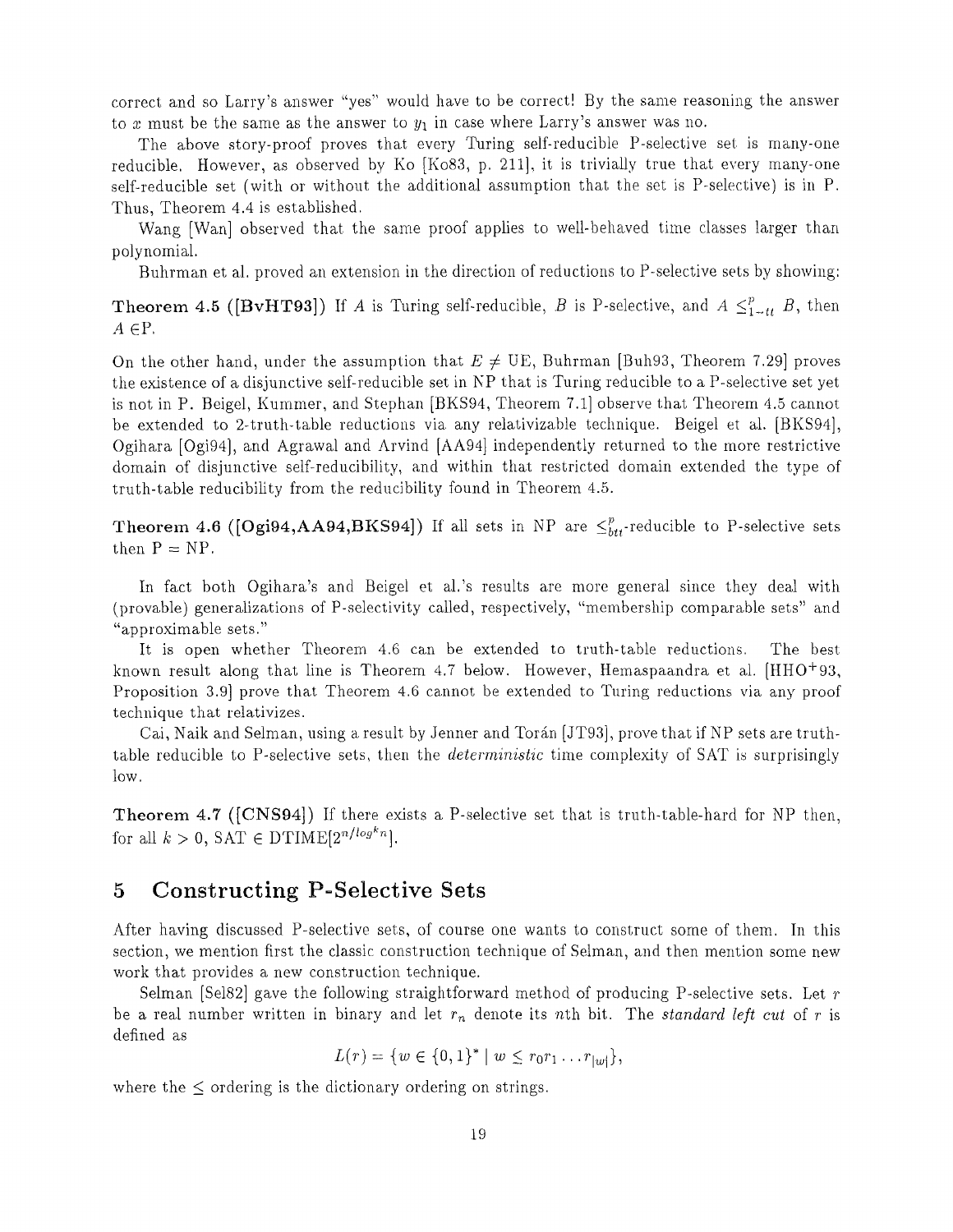For any given  $r, r$ 's standard left cut,  $L(r)$ , can easily be seen to be P-selective, since given any two strings x and y, the smaller one in dictionary order is more likely to be in any standard left cut. Standard left cuts have another interesting property. A real number  $r \in [0, 1]$  can also be viewed as the characteristic string of a tally set  $T(r) = \{0^n | r_n = 1\}$ . It is easy to see that such a characteristic sequence can be recovered in polynomial time (by binary search) from *L(r)* and so, since strings in  $(L(r))^{m}$  can be recovered in polynomial time from the information in  $r_0 \ldots r_n$ , every standard left cut is polynomial-time Turing equivalent to a tally set . A moment's thought reveals that the reduction  $L(r) \leq_T^p T(r)$  is even a positive reduction.

As every r.e. truth-table degree has tally sets, every r.e. truth-table degree has P-selective sets, so P-selective sets can be very complex. Are they all essentially left cuts? This question was recently answered to some extent. The answer is tied to the very hard question  $P = PP$ ?

**Theorem 5.1 ([HNOS93])** If  $P = PP$  then for every non-empty P-selective set A there exists a standard left-cut  $L(r)$  such that  $A \equiv_m^n L(r)$ .

From this theorem plus the above observation about positive reductions mentioned above, we have the following.

**Theorem 5.2** ([HNOS93]) If  $P = PP$  then for every P-selective set A there exists a Tally set T such that  $A \leq_{pos-T}^p T$  and  $T \leq_T^p A$ .

Every standard left-cut is positive-truth-table reducible to a tally set, and every tally set is Turing reducible to a standard left-cut as we observed. An interesting question is whether this relation is as tight as possible. It is, as the following theorem shows.

**Theorem 5.3 ([HNOS93])** There exists a standard left cut  $L(r)$  such that for all tally sets T,  $L(r) \neq_{tt}^p T$ .

Indeed, a tally set that is not  $\leq_{tt}^p$ -reducible to any P-selective set can even be found in UP – P, if we assume that  $UE \neq E$  [HNOS93].

As we mentioned earlier in the paper, there is a long line of research studying whether *sparse* sets can be NP-hard with respect to various types of reductions. The results in this line are quite strong. One might naturally be tempted to wonder: Can the results about the consequences of having NP-hard P-selective sets with respect to various types of reductions be derived easily from the powerful known results about sparse sets? To preclude this, it would be nice to show that there is some P-selective set that does not reduce to any sparse set via, for example, positive-Turing reductions (or, even more to the point, bounded-truth-table reductions). However, Theorem 5.2 suggests that current techniques lack the power to establish this result for the positive-Turing reduction case; this is because proving this would immediately imply that  $P \neq PP-a$  result that is probably true but is also thought to be beyond current techniques.

The following results are worth mentioning because they involve P-selective sets, although the results are also related to the study of sparse sets. Rao [Rao94] defines the class of P-selective-close sets as the class of sets that have a sparse symmetric difference with a P-selective set. He proves the following result, which obtains in a unified way the previously known results that no  $\leq^p_m$ -hard set for E can be either sparse or P-selective.

**Theorem 5.4 ([Rao94])** No  $\leq^p_m$ -hard set for E is P-selective-close.

Fu and Li [FL93], extending a result of Ogihara and Watanabe [OW91], prove the following result about "weakly P-selective sets [Ko83]" and NP-hardness .

**Theorem 5.5 ([FL93])** If there exists a weakly P-selective set  $A$ , an NP-hard set  $H$ , and a sparse set S, such that  $H - A \leq_{btt}^p S$ , then P = NP.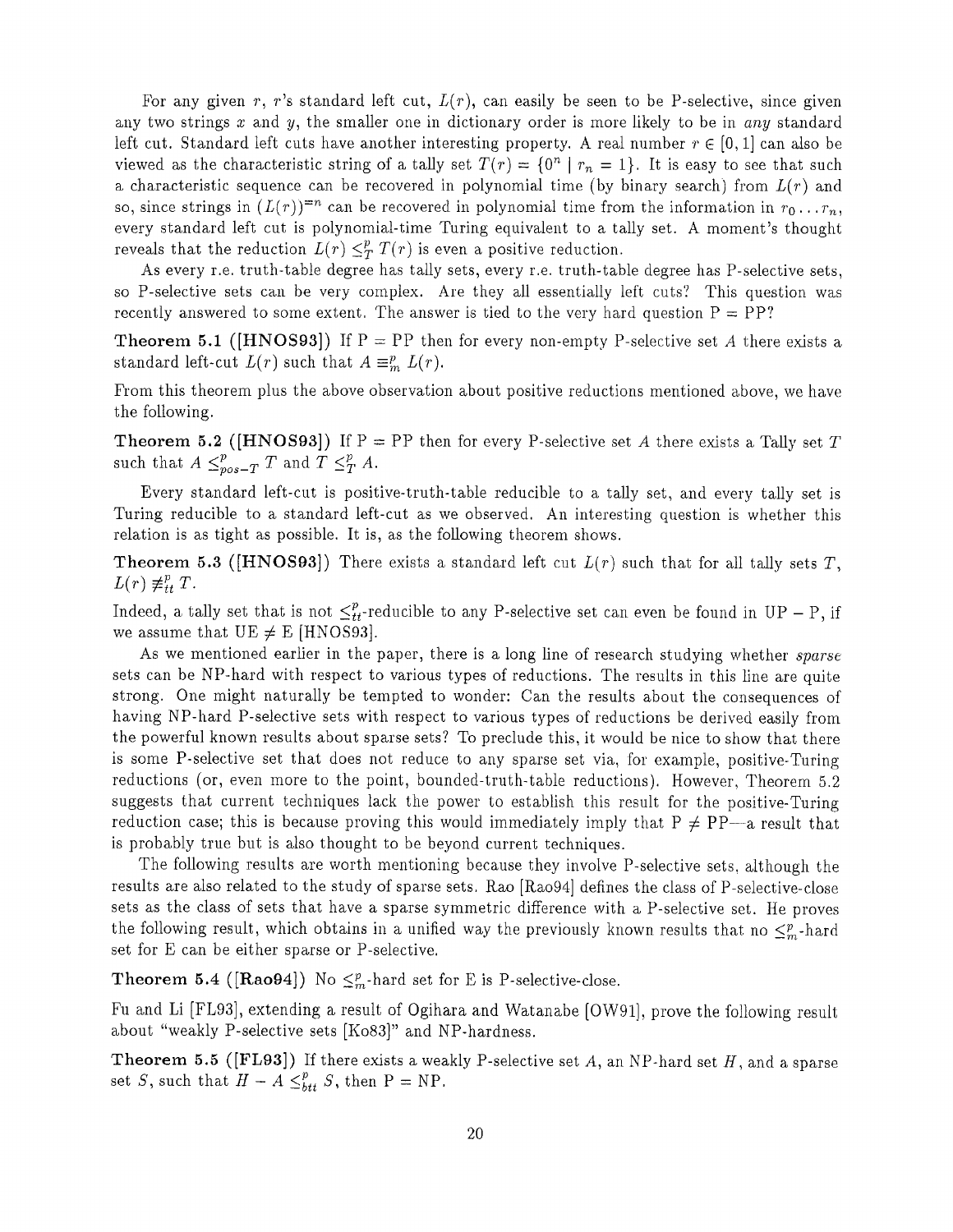## 6 Search Reducing To Decision

An important question in the study of NP sets is the question of deciding the membership in a set vs. the hardness of obtaining an answer. A typical example is that to the question "Is 945032975230405 a prime number?," we would like from an algorithm an answer richer than merely "no." It is known that for any disjunctive self-reducible set, an algorithm deciding the set can easily be transformed into an algorithm producing a witness for membership in the set, This property, known as "search reduces to decision," is the central theme of the paper of Hemaspaandra et al . [HNOS93], and as it turns out the question is related to reducibility to P-selectivity . They prove the following result .

**Theorem 6.1** ([HNOS93]) If  $L \in NP$  is P-selective and search nonadaptively reduces to decision for  $L$  then  $L \in \mathcal{P}$ .

Assuming search reduces to decision for a language  $L \in NP$ , an even more general form of reduction can be used.

**Theorem 6.2 ([HNOS93])** If  $L \in NP$  is  $\leq_{1-t}^{p}$ -reducible to a P-selective set and search nonadaptively reduces to decision for L then  $L \in \mathbb{P}$ .

On the other hand, search adaptively reducing to decision and search nonadaptively reducing to decision seem quite different, as shown by the contrast between Theorem 6 .1 and the following result.

**Theorem 6.3 ([HNOS93])** If  $E \neq NE$  then there exists a P-selective set  $L \in NP - P$  for which search reduces to decision .

#### **Acknowledgment <sup>s</sup>**

We are grateful to M. Cierniak and A. Selman for enjoyable discussions. All errors and opinions of course are the responsibility of the authors .

## **References**

- [AA94] M . Agrawal and V . Arvind. Polynomial time truth-table reductions to P-selective sets . In *Proceedings of the 9th Structure in Complexity Theory Conference,* pages 24-30. IEEE Computer Society Press, June/July 1994.
- [AH92] E. Allender and L . Hemachandra. Lower bounds for the low hierarchy. *Journal of the ACM,* 39(1) :234-250, 1992 .
- [AHH<sup>+</sup>93] V. Arvind, Y. Han, L. Hemachandra, J. Köbler, A. Lozano, M. Mundhenk, M. Ogiwara, U. Schöning, R. Silvestri, and T. Thierauf. Reductions to sets of low information content. In K. Ambos-Spies, S. Homer, and U. Schöning, editors, *Complexity Theory*, pages 1–45. Cambridge University Press, 1993 .
- [AHOW92] E. Allender, L. Hemachandra, M. Ogiwara, and O. Watanabe. Relating equivalence and reducibility to sparse sets. SIAM *Journal on Computing*, 21(3):521-539, 1992.
- [BBS86] <sup>J</sup> . Balcazar, R. Book, and U . Schoning . Sparse sets, lowness and highness. *SIAM Journal o <sup>n</sup> Computing,* 15(3) :739-746, 1986 .
- [BK88] R. Book and K. Ko. On sets truth-table reducible to sparse sets . *SIAM Journal on Computing ,* 17(5) :903-919, 1988 .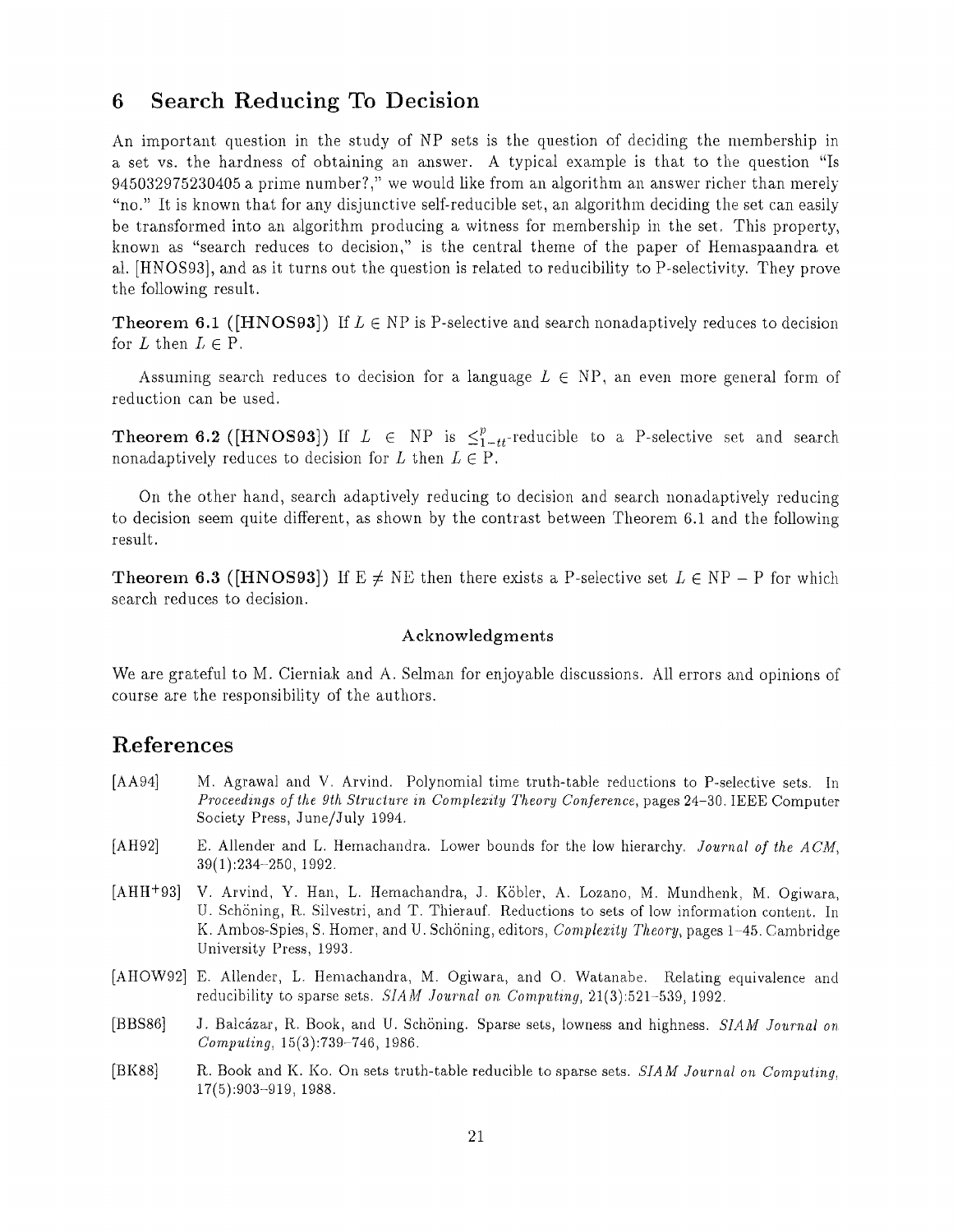- [BKS94] R. Beigel, M . Kummer, and F . Stephan . Approximable sets . In *Proceedings of the 9th Structur <sup>e</sup> in Complexity Theory Conference,* pages 12-23. IEEE Computer Society Press, June/July 1994 .
- [BL93] H . Burtschick and W. Lindner. On sets Turing reducible to P-selective sets . Technical Report 1993-38, TU-Berlin, Fachbereich Informatik, 1993 .
- [BLS84] R. Book, T. Long, and A. Selman. Quantitative relativizations of complexity classes. SIAM *Journal on Computing,* 13(3) :461-487, 1984 .
- [BTvEB93] H . Buhrman, L . Torenvliet, and P . van Emde Boas. Twenty questions to a P-selector *Informatio n Processing Letters,* 48(4), 1993.
- [Buh93] H. Buhrman. *Resource Bounded Reductions*. PhD thesis, University of Amsterdam, Amsterdam, The Netherlands, June 1993 .
- [BvHT93] H. Buhrman, P. van Helden, and L. Torenvliet. P-selective self-reducible sets: A new characterization of P . In *Proceedings of the 8th Structure in Complexity Theory Conference ,* pages 44-51 . IEEE Computer Society Press, May 1993 .
- [CNS94] J. Cai, A. Naik, and A. Selman. A note on P-selective sets and on adaptive versus nonadaptive queries to NP. Technical Report 94-02, State University of New York at Buffalo, Department of Computer Science, Buffalo, NY, 1994 .
- [FL93] <sup>B</sup> . Fu and H . Li . On symmetric differences of NP-hard sets with weakly P-selective sets . *Theoretical Computer Science,* 120(2) :279-291, 1993 .
- [HHO<sup>+93]</sup> L. Hemaspaandra, A. Hoene, M. Ogiwara, A. Selman, T. Thierauf, and J. Wang. Selectivity. In *Proceedings of the 5th International Conference on Computing and Information,* pages 55-59 . IEEE Computer Society Press, 1993 .
- [HHO94] L. Hemaspaandra, A . Hoene, and M . Ogihara. Reducibility classes of P-selective sets. Technical Report TR-524, University of Rochester, Department of Computer Science, Rochester, NY, July 1994 .
- [HJ] L. Hemaspaandra and Z. Jiang. P-selectivity : Intersections and indices. In *Journal of Computin <sup>g</sup>* and Information, 1(1), Special Issue: Proceedings of the 6th International Conference on *Computing and Information . To* appear.
- [HJRW] L. Hemaspaandra, Z. Jiang, J. Rothe, and O. Watanabe. Multiselectivity. In preparation.
- [HNOS93] E . Hemaspaandra, A. Naik, M . Ogiwara, and A . Selman . P-selective sets, and reducing search to decision vs. self-reducibility. Technical Report 93-21, State University of New York at Buffalo, Department of Computer Science, Buffalo, NY, 1993 .
- [HNOS94] L. Hemaspaandra, A. Naik, M. Ogiwara, and A . Selman. Computing solutions uniquely collapses the polynomial hierarchy . In *Proceedings of the 5th International Symposium on Algorithms an d Computation.* Springer-Verlag *Lecture Notes in Computer Science,* August 1994 . To appear.
- [HOW92] L . Hemachandra, M . Ogiwara, and 0 . Watanabe. How hard are sparse sets? In *Proceedings of the 7th Structure in Complexity Theory Conference,* pages 222-238. IEEE Computer Society Press, June 1992.
- [HT94] <sup>L</sup> . Hemaspaandra and L . Torenvliet . Optimal advice . Manuscript, July 1994 .
- [Joc79] C . Jockusch . Recursion theory : Its generalizations and applications. In *Proceedings of the Logi c Colloquium, Leeds,* pages 140-157. Cambridge University Press, 1979 .
- [Joh90] D . Johnson . A catalog of complexity classes. In J. Van Leeuwen, editor, *Handbook of Theoretica <sup>l</sup> Computer Science,* chapter 2, pages 67-161 . MIT Press/Elsevier, 1990 .
- [JT93] B. Jenner and J . Toran . Computing functions with parallel queries to NP . In *Proceedings of th <sup>e</sup> 8th Structure in Complexity Theory Conference,* pages 280-291 . IEEE Computer Society Press, May 1993.